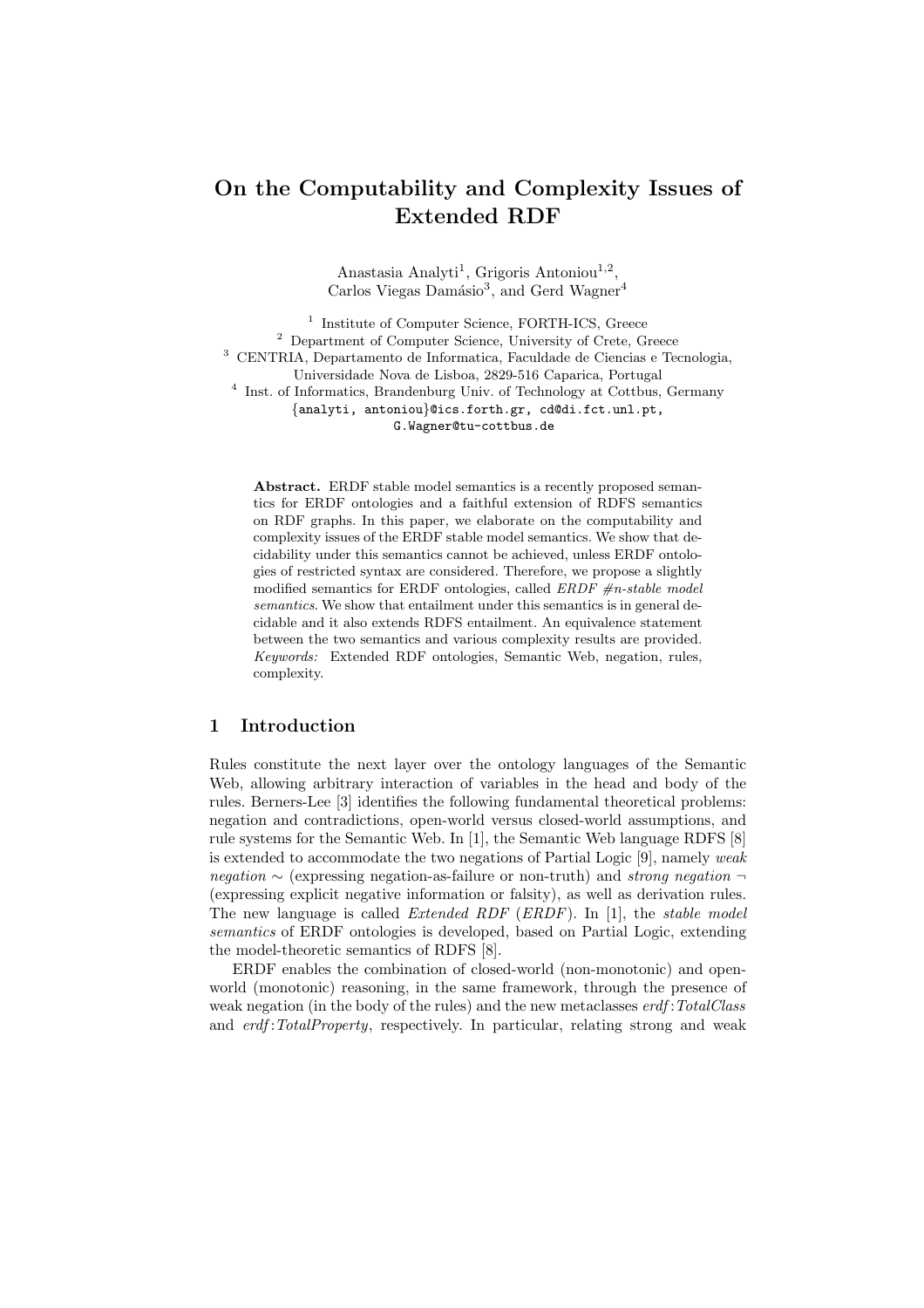negation at the interpretation level, ERDF distinguishes two categories of properties and classes. Partial properties are properties  $p$  that may have truth-value gaps, that is  $p(x, y)$  is possibly neither true nor false. Total properties are properties p that satisfy totalness, that is  $p(x, y)$  is either true or false. Partial and total classes c are defined similarly, by replacing  $p(x, y)$  by  $\textit{rdf:type}(x, c)$ . ERDF also distinguishes between properties (and classes) that are completely represented in a knowledge base and those that are not. Clearly, in the case of a completely represented (*closed*) property p, entailment of  $\sim p(x, y)$  allows to derive  $\neg p(x, y)$ , and the underlying *completeness assumption* has also been called *Closed-World* Assumption (CWA) in the AI literature.

Such a completeness assumption for *closing* a partial property  $p$  by default may be expressed in ERDF by means of the rule  $\neg p(2x, 2y) \leftarrow \sim p(2x, 2y)$  and for a partial class c, by means of the rule  $\neg rdf : type(?x, c) \leftarrow \sim rdf : type(?x, c)$ . These derivation rules are called *default closure rules*. In the case of a total property p, default closure rules are not applicable. This is because, some of the considered interpretations will satisfy  $p(x, y)$  and the rest  $\neg p(x, y)$ <sup>5</sup>, preventing the preferential entailment of  $\sim p(x, y)$ . Thus, on total properties, an Open-World Assumption (OWA) applies. Similarly to first-order-logic, in order to infer negated statements about total properties, explicit negative information has to be supplied, along with ordinary (positive) information.

Intuitively, an ERDF ontology is the combination of (i) an ERDF graph  $G$ containing (implicitly existentially quantified) positive and negative information, and (ii) an ERDF program P containing derivation rules, with possibly all connectives  $\sim$ ,  $\neg$ ,  $\supset$ ,  $\wedge$ ,  $\vee$ ,  $\exists$  in the body of a rule, and strong negation  $\neg$  in the head of a rule.

Example 1. We want to select wines for a dinner such that for each adult guest that (we know that) likes wine, there is on the table exactly one wine that he/she likes. Further, we want guests who are neither adults nor children to be served Coca-Cola. Additionally, we want adult guests, for whom we do not know if they like wine, also to be served Coca-Cola. Assume that in contrast to a child, we cannot decide if guest is an adult or not. For this drink selection problem, we use the classes: (i) ex:Guest, whose instances are the persons that will be invited to the dinner, (ii)  $ex:Wine$ , whose instances are wines, (iii)  $ex:SelectedWine$  whose instances the wines *chosen* to be served, (iv)  $ex: Adult$ . whose instances are persons, 18 years of age or older, and  $(v)$  ex: Child, whose instances are persons, 10 years of age or younger. Additionally, we use the properties: (i)  $ex:likes(X, Y)$  indicating that we know that person X likes wine Y, and (ii)  $ex:serveSoftDrink(X, Y)$  indicating that person X will be served soft drink  $Y$ . An ERDF program  $P$  that describes this drink selection problem is the  $\text{following}^{6,7}$ :

 $id(?x, ?x) \leftarrow true.$  $\textit{rdf}.type(?y, SelectedWine) \leftarrow \textit{rdf}.type(?x, Guess), \textit{rdf}.type(?x, Adult),$  $\textit{rdf}: \textit{type}(?y, \textit{Wine}), \textit{likes}(?x, ?y),$ 

<sup>&</sup>lt;sup>5</sup> On total properties p, the Law of Excluded Middle  $p(x, y) \vee \neg p(x, y)$  applies.

 $6$  To improve readability, we ignore the example namespace  $ex$ .

<sup>&</sup>lt;sup>7</sup> Commas "," in the body of the rules indicate conjunction  $\wedge$ .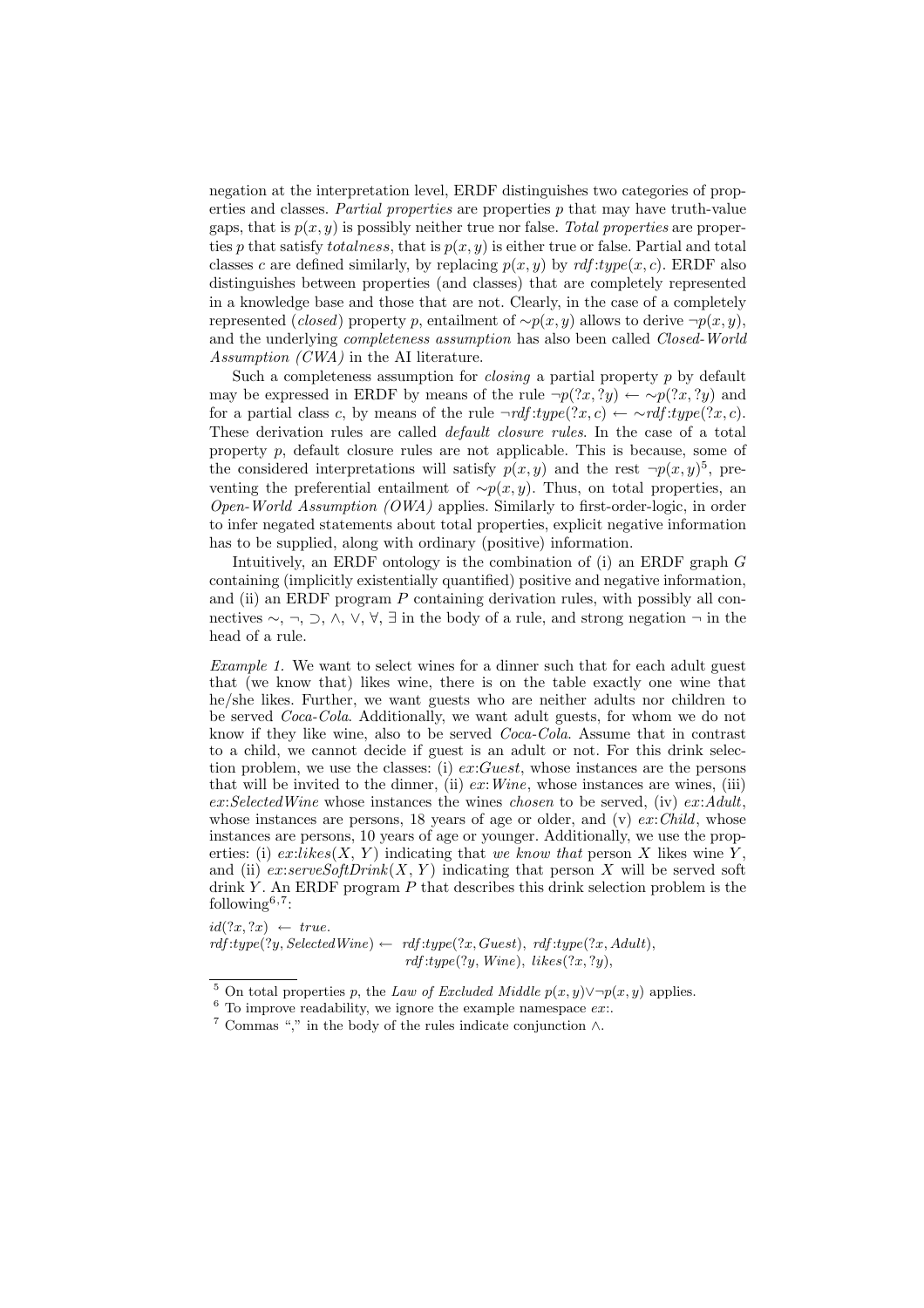$\forall ?z \ (rdf:type(?z, SelectedWine), \sim id(?y, ?z) \supset \sim likes(?x, ?z)).$  $rdf: type(Adult, erdf:TotalClass) \leftarrow true.$  $\neg\textit{rdf}:type(?x, Child) \leftarrow \sim \textit{rdf}:type(?x, Child).$  $serveSoftDrink(?x, Coca-Cola) \leftarrow rdf: type(?x, Guest), \neg rdf: type(?x, Adult),$  $\neg\textit{rdf}: \textit{type}(?x, \textit{Child}).$  $servesSoftDrink(?x, Coca-Cola) \leftarrow \; rdf.type(?x, Guest), rdf.type(?x, Adult),$  $\forall ?y \ (rdf:type(?y, \text{Wine}) \supset \sim \text{likes}(?x, ?y)).$ 

Consider now the ERDF graph G, containing the factual information:  $G =$ {rdf :type(Carlos, Guest), rdf :type(Gerd, Guest), rdf :type(Anne, Guest), rdf :type( Riesling, Wine), rdf :type(Retsina, Wine), likes(Gerd, Riesling), likes(Gerd,  $Retsina)$ , likes(Carlos, Retsina), rdf:type(Gerd, Adult), rdf:type(Carlos, Adult)}.

Then,  $O = \langle G, P \rangle$  is an ERDF ontology. Note that Adult is declared in P as total class<sup>8</sup>. Thus, on this class the OWA applies and case-based reasoning on the truth value of  $\textit{rdf:type}(Anne, \textit{Adult})$  is performed. On the other hand,  $likes(X, Y)$  is a partial property and *Child* is a partial class. In particular, on Child a CWA applies, expressed by a default closure rule.  $\Box$ 

In [1], it is shown that stable model entailment conservatively extends RDFS entailment from RDF graphs to ERDF ontologies. Unfortunately, satisfiability and entailment under the ERDF stable model semantics are in general undecidable. In this work, we further elaborate on the undecidability result of the ERDF stable model semantics. We show that decidability cannot be achieved under this semantics, unless ERDF ontologies of restricted syntax are considered. This is due to the fact that the RDF vocabulary is infinite. Therefore, to achieve decidability of reasoning in the general case, we propose a modified semantics, called ERDF  $\#n\text{-stable model semantics}$  (for  $n \in \mathbb{N}$ ). The new semantics also extends RDFS entailment from RDF graphs to ERDF ontologies. Moreover, if  $O$  is a simple ERDF ontology (i.e., the bodies of the rules of  $O$ contain only the logical factors  $\sim$ ,  $\neg$ ,  $\wedge$ ) then query answering under the ERDF #n-stable model semantics (for  $n \in \mathbb{N}$ ) reduces to query answering under the answer set semantics [7]. An equivalence statement between the ERDF stable and  $\#n$ -stable model semantics is provided. Moreover, we provide complexity results for (i) the ERDF  $\#n$ -stable model semantics on simple ERDF ontologies and objective ERDF ontologies (i.e., ERDF ontologies whose rules contain only the logical factors  $\neg$ ,  $\wedge$ ) and (ii) the ERDF stable model semantics on objective ERDF ontologies.

The rest of the paper is organized as follows: Section 2 reviews the stable model semantics of ERDF ontologies. In Section 3, we propose the  $\#n$ -stable model semantics of ERDF ontologies that extends RDFS entailment on RDF graphs and guarantees decidability of reasoning. Additionally, we provide an equivalence statement between the ERDF  $\#n$ -stable and stable model semantics. Section 4 provides various complexity results for ERDF  $\#n$ -stable and stable model semantics. Finally, Section 4 concludes the paper and reviews related work.

 $8$  Of course, this declaration could had been included (equivalently) in  $G$ , instead of P.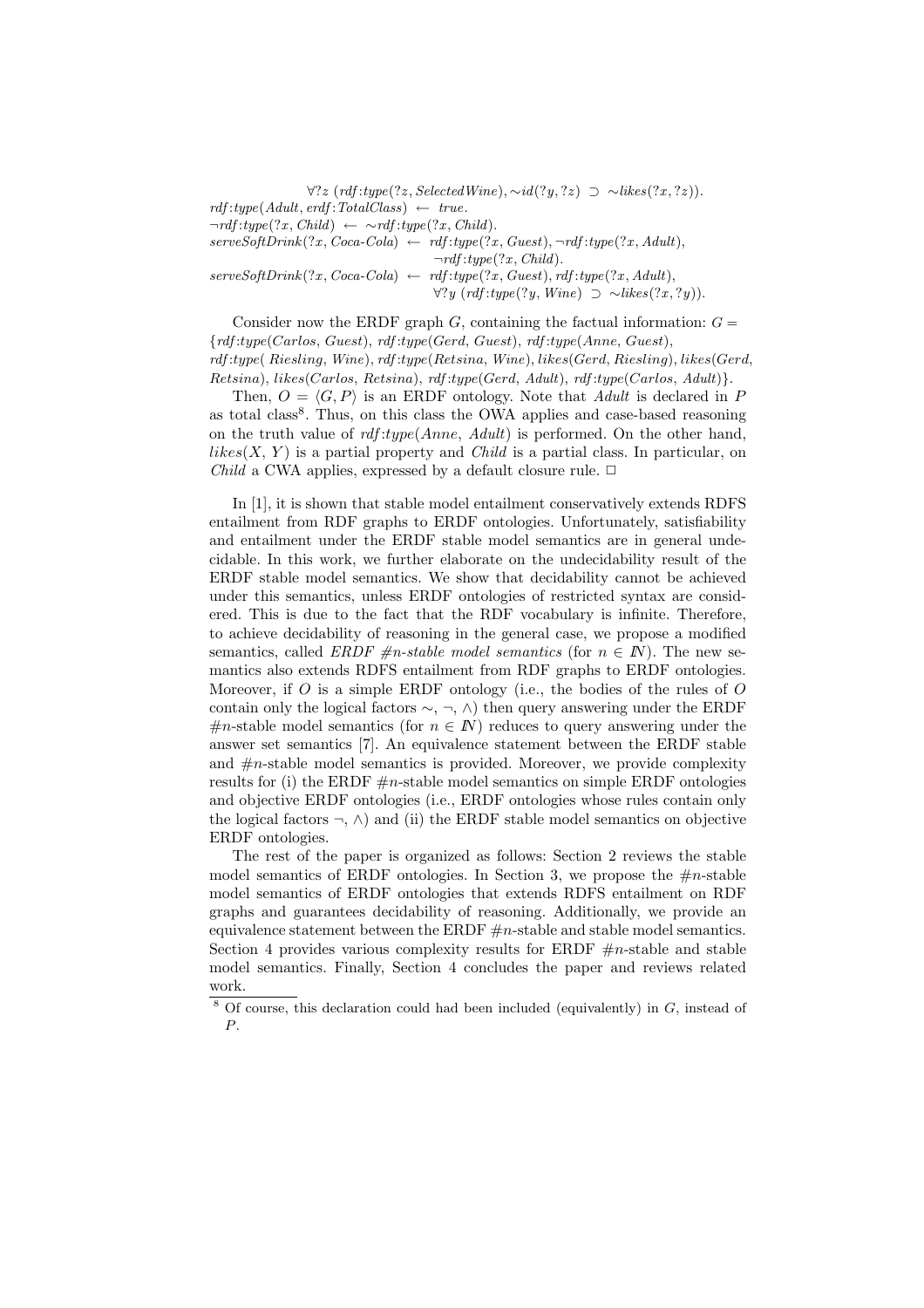### 2 Stable Model Semantics of ERDF Ontologies

In this Section, we briefly review the stable model semantics of ERDF ontologies. Details and examples can be found in [1].

A (Web) vocabulary V is a set of URI references and/or literals (plain or typed). We denote the set of all URI references by  $URI$ , the set of all plain literals by  $\mathcal{PL}$ , the set of all typed literals by  $\mathcal{TL}$ , and the set of all literals by  $\mathcal{L} \mathcal{I} \mathcal{T}$ . We consider a set Var of variable symbols, such that the sets Var,  $\mathcal{U} \mathcal{R} \mathcal{I}$ ,  $\mathcal{L}I\mathcal{T}$  are pairwise disjoint. In our examples, variable symbols are prefixed by  $"$ ?".

Let  $V$  be a vocabulary. An *ERDF triple* over  $V$  is an expression of the form  $p(s, o)$  or  $\neg p(s, o)$ , where  $s, o \in V \cup Var$  are called *subject* and *object*, respectively, and  $p \in V \cap URT$  is called property. An *ERDF graph G* is a set of ERDF triples over some vocabulary V. We denote the variables appearing in G by  $Var(G)$ , and the set of URI references and literals appearing in  $G$  by  $V_G$ .

Let V be a vocabulary. We denote by  $L(V)$  the smallest set that contains the ERDF triples over  $V$  and is closed with respect to the following conditions: if  $F, G \in L(V)$  then  $\{\sim F, F \wedge G, F \vee G, F \supset G, \exists x F, \forall x F\} \subseteq L(V)$ , where  $x \in Var$ . An *ERDF formula* over V is an element of  $L(V)$ . We denote the set of variables appearing in F by  $Var(F)$ , and the set of free variables appearing in F by  $FVar(F)$ . Moreover, we denote the set of URI references and literals appearing in  $F$  by  $V_F$ .

Intuitively, an ERDF graph  $G$  represents an existentially quantified conjunction of ERDF triples. Specifically, let  $G = \{t_1, ..., t_m\}$  be an ERDF graph, and let  $Var(G) = \{x_1, ..., x_k\}$ . Then, G represents the ERDF formula formula  $(G)$  $\exists$ ? $x_1, ..., \exists$ ? $x_k$   $t_1 \wedge ... \wedge t_m$ . Existentially quantified variables in ERDF graphs are handled by skolemization. Let G be an ERDF graph. The skolemization function of G is an 1:1 mapping  $sk_G: Var(G) \to \mathcal{URI}$ , where for each  $x \in$  $Var(G)$ ,  $sk_G(x)$  is an artificial URI, denoted by G:x. The skolemization of G, denoted by  $sk(G)$ , is the ground ERDF graph derived from G after replacing each  $x \in Var(G)$  by  $sk_G(x)$ .

An ERDF rule r over a vocabulary V is an expression of the form:  $Concl(r) \leftarrow$ Cond(r), where  $Cond(r) \in L(V) \cup \{true\}$  and  $Concl(r)$  is an ERDF triple or *false.* We denote the set of variables and the set of free variables of r by  $Var(r)$ and  $FVar(r)^9$ , respectively. An *ERDF program P* is a set of ERDF rules. We denote the set of URI references and literals appearing in  $P$  by  $V_P$ .

An *ERDF* ontology is a pair  $O = \langle G, P \rangle$ , where G is an ERDF graph and P is an ERDF program.

A partial interpretation is an extension of a simple interpretation of RDF semantics [8], where each property is associated not only with a truth extension but also with a falsity extension.

Definition 1 (Partial interpretation). A partial interpretation I of a vocabulary  $V$  consists of:

<sup>&</sup>lt;sup>9</sup>  $FVar(r) = FVar(F) \cup FVar(G)$ .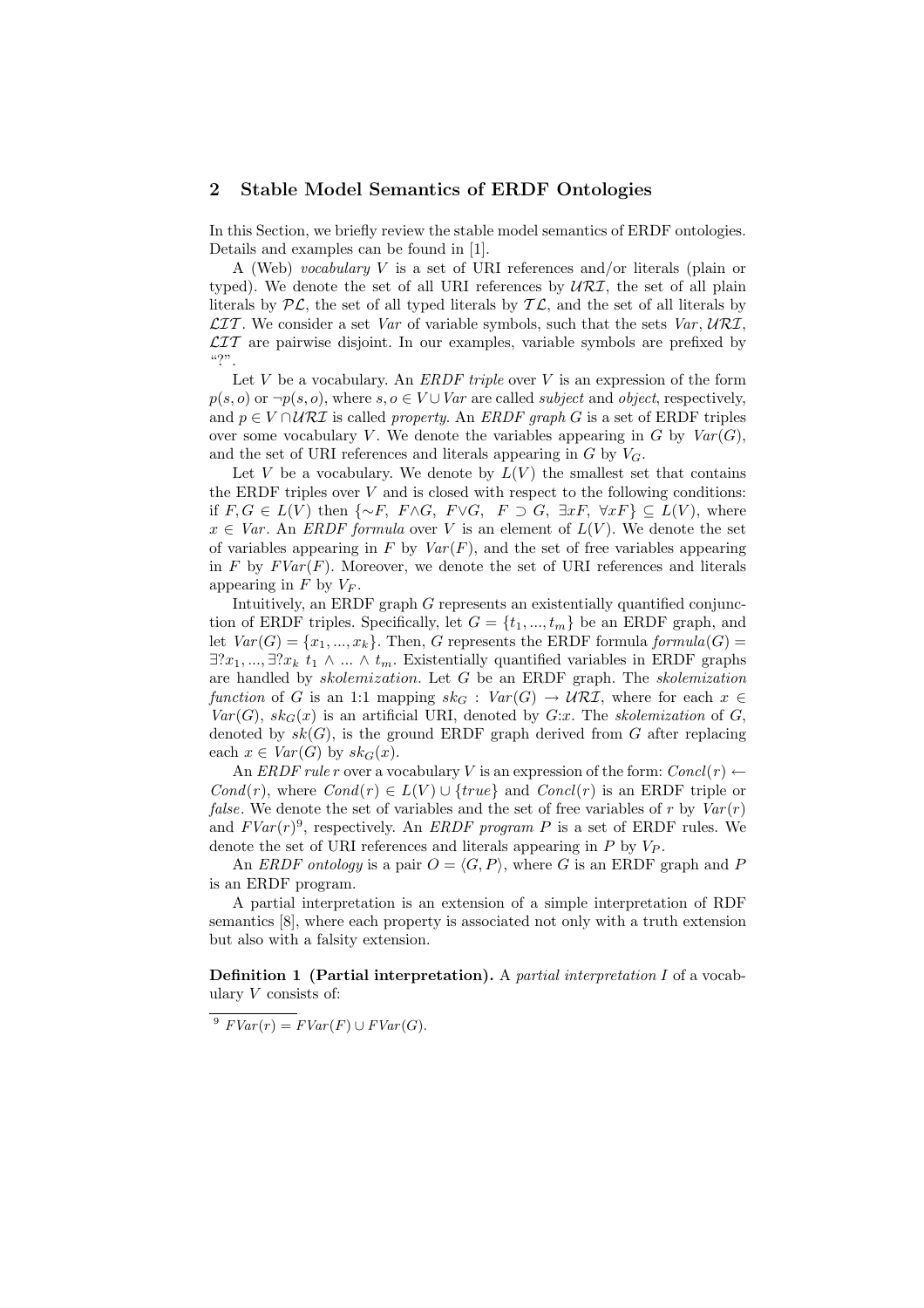- A non-empty set of resources  $Res_I$ , a set of properties  $Prop_I$ , and a set of literal values  $LV_I \subseteq Res_I$ , which contains  $V \cap \mathcal{PL}$ .
- A vocabulary interpretation mapping:  $I_V: V \cap URT \rightarrow Res_I \cup Prop_I$ .
- A property-truth extension mapping<sup>10</sup>:  $PT_I : Prop_I \rightarrow \mathcal{P}(Res_I \times Res_I)$ .
- A property-falsity extension mapping:  $PF_I : Prop_I \rightarrow \mathcal{P}(Res_I \times Res_I).$
- A mapping  $IL_I: V \cap T\mathcal{L} \rightarrow Res_I$ .

We define the mapping:  $I: V \to Res_I \cup Prop_I$ , called *denotation*, such that: (i)  $I(x) = I_V(x)$ ,  $\forall x \in V \cap URT$ , (ii)  $I(x) = x$ ,  $\forall x \in V \cap \mathcal{PL}$ , and (iii)  $I(x) = IL_I(x)$ ,  $\forall x \in V \cap T\mathcal{L}$ .

A partial interpretation I of a vocabulary V is *coherent* iff for all  $x \in Prop<sub>I</sub>$ ,  $PT_I(x) \cap PF_I(x) = \emptyset.$ 

Let  $I$  be a partial interpretation of a vocabulary  $V$  and let  $v$  be a partial function  $v: Var \rightarrow Res_I$  (called valuation). If  $x \in Var$ , we define  $[I + v](x) =$  $v(x)$ . If  $x \in V$ , we define  $[I + v](x) = I(x)$ .

Definition 2. (Satisfaction of an ERDF formula w.r.t. a partial interpretation and a valuation) Let  $F, G$  be ERDF formulas and let  $I$  be a partial interpretation of a vocabulary  $V$ . Additionally, let  $v$  be a mapping  $v: Var(F) \rightarrow Res_I$ .

- If  $F = p(s, o)$  then  $I, v \models F$  iff  $p \in V \cap URT$ ,  $s, o \in V \cup Var$ ,  $I(p) \in Prop<sub>I</sub>$ , and  $\langle [I + v](s), [I + v](o) \rangle \in PT_I(I(p)).$
- If  $F = \neg p(s, o)$  then  $I, v \models F$  iff  $p \in V \cap URT$ ,  $s, o \in V \cup Var$ ,  $I(p) \in Prop<sub>I</sub>$ , and  $\langle [I + v](s), [I + v](o) \rangle \in PF_I(I(p)).$
- If  $F = \neg G$  then  $I, v \models F$  iff  $V_G ⊆ V$  and  $I, v \not\models G$ .
- If  $F = F_1 \wedge F_2$  then  $I, v \models F$  iff  $I, v \models F_1$  and  $I, v \models F_2$ .
- If  $F = F_1 \vee F_2$  then  $I, v \models F$  iff  $I, v \models F_1$  or  $I, v \models F_2$ .
- If  $F = F_1 \supset F_2$  then  $I, v \models F$  iff  $I, v \models \sim F_1 \vee F_2$ .
- If  $F = \exists x G$  then  $I, v \models F$  iff there exists mapping  $u : Var(G) \rightarrow Res_I$  such that  $u(y) = v(y)$ ,  $\forall y \in Var(G) - \{x\}$ , and  $I, u \models G$ .
- If  $F = \forall x \ G$  then  $I, v \models F$  iff for all mappings  $u : Var(G) \rightarrow Res_I$  such that  $u(y) = v(y)$ ,  $\forall y \in Var(G) - \{x\}$ , it holds  $I, u \models G$ .  $\Box$

Let F be an ERDF formula, let G be an ERDF graph, and let I be a partial interpretation of a vocabulary V. We define:  $I \models F$  iff for each mapping v:  $Var(F) \rightarrow Res_I$ , it holds that  $I, v \models F$ . Additionally, we define:  $I \models G$  iff  $I \models formula(G).$ 

We assume that for every partial interpretation I, it holds that  $I \models true$  and  $I \not\models false.$ 

The vocabulary of RDF,  $V_{RDF}$ , is a set of  $URI$  references in the rdf: namespace [8]. The vocabulary of RDFS,  $V_{RDFS}$ , is a set of  $URI$  references in the *rdfs*: namespace [8]. The *vocabulary of ERDF* is defined as  $V_{ERDF} = \{erdf : Total Class,$  $erdf:TotalProperty\}.$  Intuitively, instances of the metaclass  $erdf:TotalClass$  are classes  $c$  that satisfy totalness, meaning that each resource  $x$  belongs either to the truth or falsity extension of c (i.e., the statement "x is of type  $c$ " is either

<sup>&</sup>lt;sup>10</sup> The notation  $P(S)$ , where S is a set, denotes the *powerset* of S.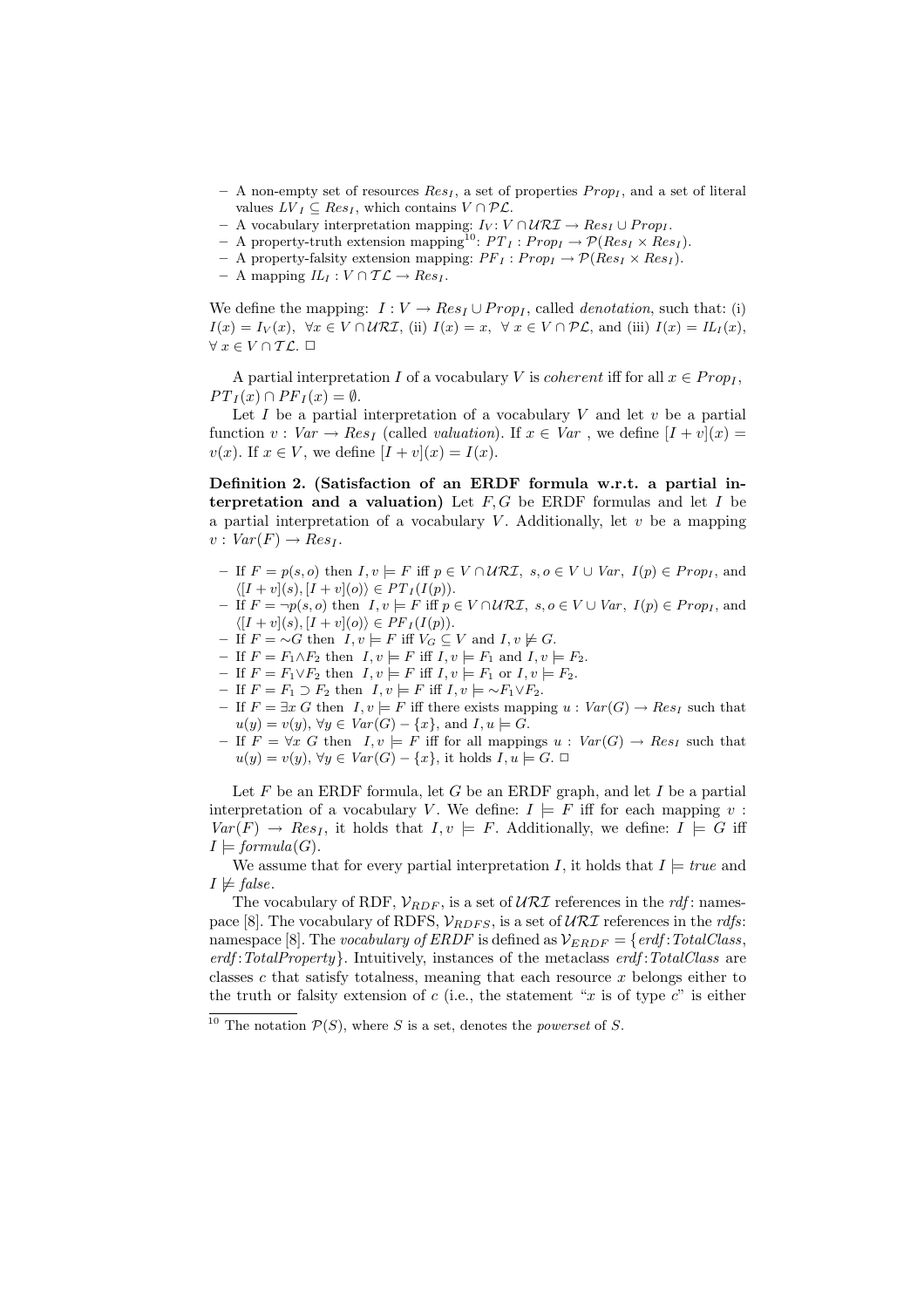true or explicitly false). Similarly, instances of the metaclass *erdf*: TotalProperty are properties p that satisfy totalness, meaning that each pair of resources  $\langle x, y \rangle$ belongs either to the truth or falsity extension of p (i.e., the statement " $\langle x, y \rangle$ satisfies property  $p^{\prime\prime}$  is either true or explicitly false).

Definition 3 (ERDF interpretation). An *ERDF interpretation I* of a vocabulary V is a coherent, partial interpretation of  $V \cup \mathcal{V}_{RDF} \cup \mathcal{V}_{RDFS} \cup \mathcal{V}_{ERDF}$ , extended by the new ontological categories  $Cls_I \subseteq Res_I$  for classes,  $TCls_I \subseteq Cls_I$ for total classes, and  $TProp<sub>I</sub> \subseteq Prop<sub>I</sub>$  for total properties, as well as the classtruth extension mapping  $CT_I : Cls_I \rightarrow \mathcal{P}(Res_I)$ , and the class-falsity extension mapping  $CF_I: Cls_I \rightarrow \mathcal{P}(Res_I)$ , such that:

- 1.  $x \in CT_I(y)$  iff  $\langle x, y \rangle \in PT_I(I(rdf:type))$ , and  $x \in CF_I(y)$  iff  $\langle x, y \rangle \in PF_I(I(rdf:type)).$ 2. The ontological categories are defined as follows:<br>  $Prop_I = CT_I(I(rdf:Property))$   $Cls_I = CT_I(I(rdfs:Class))$
- $Prop_I = CT_I(I(rdf:Property))$  $Res_I = CT_I(I(rdfs:Resource))$   $LV_I = CT_I(I(rdfs:Listener))$  $TCls_I = CT_I(I(erdf:TotalClass))$   $TProp_I = CT_I(I(erdf:TotalProperty)).$
- 3. If  $\langle x, y \rangle \in PT_I(I(rdfs:domain))$  and  $\langle z, w \rangle \in PT_I(x)$  then  $z \in CT_I(y)$ .
- 4. If  $\langle x, y \rangle \in PT_I(I(rdfs:range))$  and  $\langle z, w \rangle \in PT_I(x)$  then  $w \in CT_I(y)$ .
- 5. If  $x \in Cls_I$  then  $\langle x, I(rdfs:Resource)\rangle \in PT_I(I(rdfs:subClassOf))$ .
- 6. If  $\langle x, y \rangle \in PT_I(I(rdfs:subClassOf))$  then
- $x, y \in Cls_I$ ,  $CT_I(x) \subseteq CT_I(y)$ , and  $CF_I(y) \subseteq CF_I(x)$ .
- 7.  $PT_I(I(rdfs:subClassOf))$  is a reflexive and transitive relation on  $Cls_I$ .
- 8. If  $\langle x, y \rangle \in PT_I(I(rdfs:subPropertyOf))$  then  $x, y \in Prop_I$ ,  $PT_I(x) \subseteq PT_I(y)$ , and  $PF_I(y) \subseteq PF_I(x)$ .
- 9.  $PT_I(I(rdfs:subPropertyOf))$  is a reflexive and transitive relation on  $Prop_I$ .
- 10. If  $x \in CT_I(I(rdfs:Datatype))$  then  $\langle x, I(rdfs: Literal)\rangle \in PT_I(I(rdfs:subClassOf)).$
- 11. If  $x \in CT_I(I(rdfs:ContainerMembershipProperty))$  then  $\langle x, I(rdfs:member)\rangle \in PT_I(I(rdfs:subPropertyOf)).$
- 12. If  $x \in TCls_I$  then  $CT_I(x) \cup CF_I(x) = Res_I$ .
- 13. If  $x \in TProp_I$  then  $PT_I(x) \cup PF_I(x) = Res_I \times Res_I$ .
- 14. If "s"<sup> $\gamma$ </sup>rdf:XMLLiteral  $\in V$  and s is a well-typed XML literal string, then  $IL_I("s"~\hat{r}dt: XMLliteral)$  is the XML value of s, and  $IL_I("s"~\hat{r}~df: XMLLiteral) \in CT_I(I(rdf: XMLLiteral)).$
- 15. If "s"<sup> $\cap$ </sup>rdf:XMLLiteral  $\in V$  and s is an ill-typed XML literal string then  $IL_I("s"~\hat{r}$ rdf:XMLLiteral) ∈ Res<sub>I</sub> – LV<sub>I</sub>, and  $IL_1$ <sup>("s"</sup>rdf:XMLLiteral)  $\in CF_I(I(rdfs:Literal)).$
- 16. I satisfies the RDF and RDFS axiomatic triples [8], respectively.
- 17. I satisfies the following triples, called *ERDF* axiomatic triples: rdfs:subClassOf (erdf :TotalClass, rdfs:Class).  $rdfs:subClassOf(erdf:TotalProperty, rdfs:Class).$

The vocabulary of an ERDF ontology O is defined as  $V_O = V_{sk(G)} \cup V_P \cup$  $\mathcal{V}_{RDF} \cup \mathcal{V}_{RDFS} \cup \mathcal{V}_{ERDF}$ . Additionally, we denote by  $Res_{O}^{H}$  the union of  $V_O$  and the set of XML values of the well-typed XML literals in  $V<sub>O</sub>$  minus the well-typed XML literals.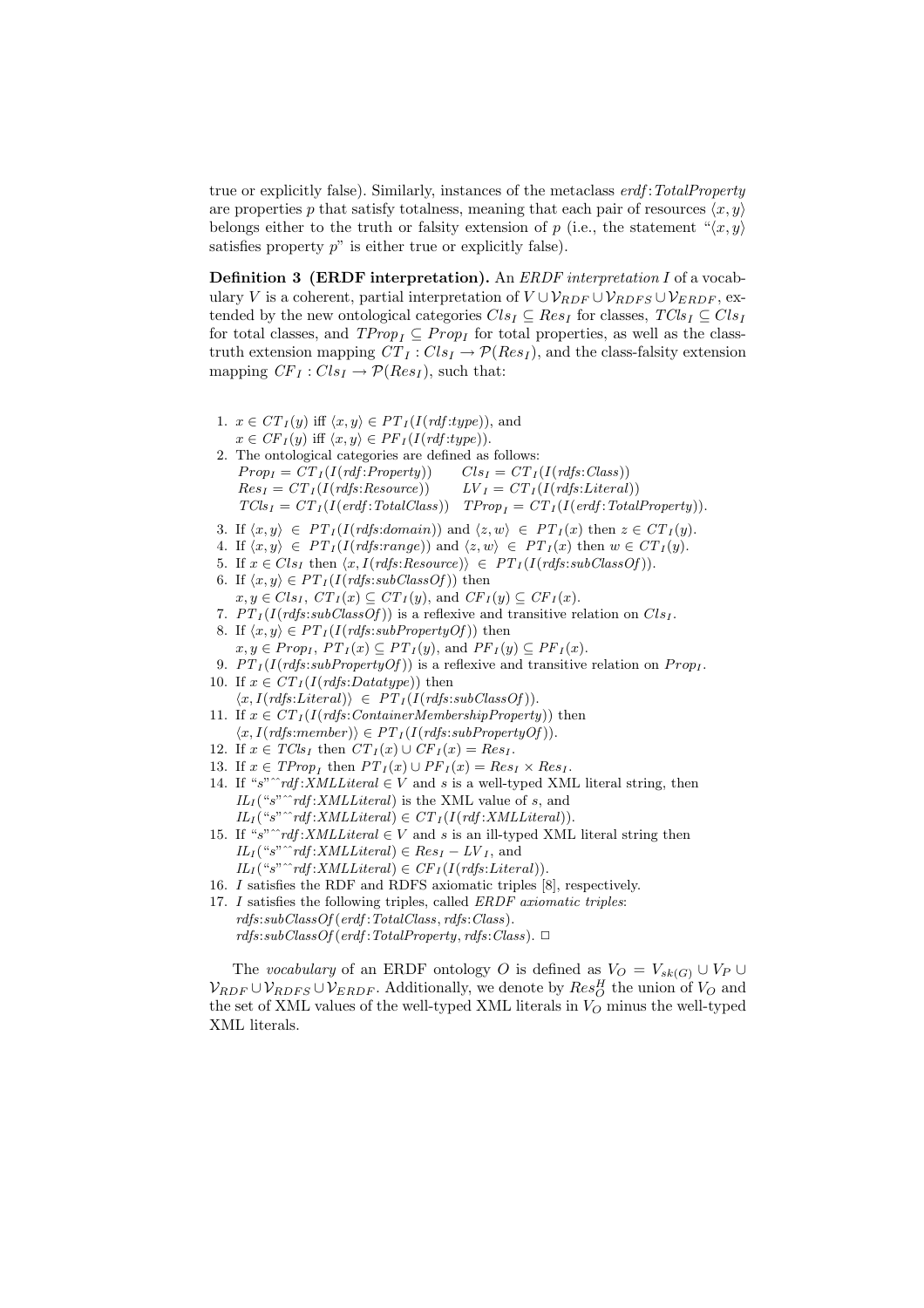Definition 4 (Herbrand interpretation of an ERDF ontology). Let  $O =$  $\langle G, P \rangle$  be an ERDF ontology and let I be an ERDF interpretation of  $V_O$ . We say that I is a *Herbrand interpretation* of O iff: (i)  $Res_I = Res_O^H$ , (ii)  $I_V(x) = x$ , for all  $x \in V_O \cap URI$ , (iii)  $IL_I(x) = x$ , if x is a typed literal in  $V_O$  other than a welltyped XML literal, and  $IL_I(x)$  is the XML value of x, if x is a well-typed XML literal in  $V_O$ . We denote the set of Herbrand interpretations of O by  $\mathcal{I}^H(O)$ .  $\Box$ 

Let  $O = \langle G, P \rangle$  be an ERDF ontology and let  $I, J \in \mathcal{I}^H(O)$ . We say that J extends I, denoted by  $I \leq J$ , iff  $Prop_I \subseteq Prop_J$ , and  $\forall p \in Prop_I$ ,  $PT_I(p) \subseteq$  $PT_J(p)$  and  $PF_I(p) \subseteq PF_J(p)$ .

Let V be a vocabulary and let r be an ERDF rule. We denote by  $[r]_V$  the set of rules that result from r if we replace each variable  $x \in FVar(r)$  by  $v(x)$ , for all mappings  $v : FVar(r) \to V$ . Let P be an ERDF program. We define  $[P]_V = \bigcup_{r \in P} [r]_V.$ 

Below, we define the stable models of an ERDF ontology, based on the coherent stable models of Partial Logic [9].

**Definition 5 (ERDF stable model).** Let  $O = \langle G, P \rangle$  be an ERDF ontology and let  $M \in \mathcal{I}^H(O)$ . We say that M is an *(ERDF) stable model* of O iff there is a chain of Herbrand interpretations of  $O, I_0 \leq ... \leq I_{k+1}$  such that  $I_k = I_{k+1} = M$ and:

- 1.  $I_0 \in minimal({I \in \mathcal{I}^H(O) \mid I \models sk(G)})$ .
- 2. For successor ordinals  $\alpha$  with  $0 < \alpha \leq k + 1$ :  $I_{\alpha} \in minimal(\lbrace I \in \mathcal{I}^H(O) \mid I \geq I_{\alpha-1} \text{ and } I \models Cond(r), \forall r \in P_{[I_{\alpha-1},M]}\rbrace)$ , where  $P_{[I_{\alpha-1},M]} = \{r \in [P]_{V_O} \mid I \models Cond(r), \ \forall I \in \mathcal{I}^H(O) \text{ s.t. } I_{\alpha-1} \leq I \leq M\}.$

The set of stable models of O is denoted by  $\mathcal{M}^{st}(O)$ .  $\Box$ 

Note that  $I_0$  is a minimal Herbrand interpretation of  $O = \langle G, P \rangle$  that satisfies  $sk(G)$ , while Herbrand interpretations  $I_1, ..., I_{k+1}$  correspond to a stratified sequence of rule applications, where all applied rules remain applicable throughout the generation of stable model M.

Let  $O = \langle G, P \rangle$  be an ERDF ontology and let F be an ERDF formula or ERDF graph. We say that O entails F under the  $(ERDF)$  stable model semantics, denoted by  $O \models^{st} F$ , iff for all  $M \in \mathcal{M}^{st}(O)$ ,  $M \models F$ .

Example 2. Consider the ERDF ontology  $O$  of Example 1. Then,  $O$  has two stable models  $M_1$ ,  $M_2$ , where  $M_1 \models \neg \textit{rdf:type}($  Anne, Adult) and  $M_2 \models \textit{rdf:type}($ Anne, Adult)<sup>11</sup>. For both  $M \in \{M_1, M_2\}$ , it holds  $M \models \text{serveSoftDrink}(\text{Anne},$  $Coca-Cola$ ). This is because, if *Anne* is not an adult then, since she is not a child, it is decided to drink *Coca-Cola*. If *Anne* is an adult then, since it is not known if she likes wine, it is also decided to drink Coca-Cola. Thus, it holds  $O \models^{st} \text{serveSoftDrink}(\text{Anne}, \text{Coca-Cola}).$  Additionally, for both  $M \in \{M_1,$  $M_2$ , it holds  $M \models \textit{rdf:type}(Restsina, SelectedWine) \land \sim \textit{rdf:type}(Riesling,$ Selected Wine). This is because (i) both Gerd and Carlos like Retsina and (ii)

<sup>&</sup>lt;sup>11</sup> Note that  $ex:Adult$  is a total class and that we do not know if Anne is an adult.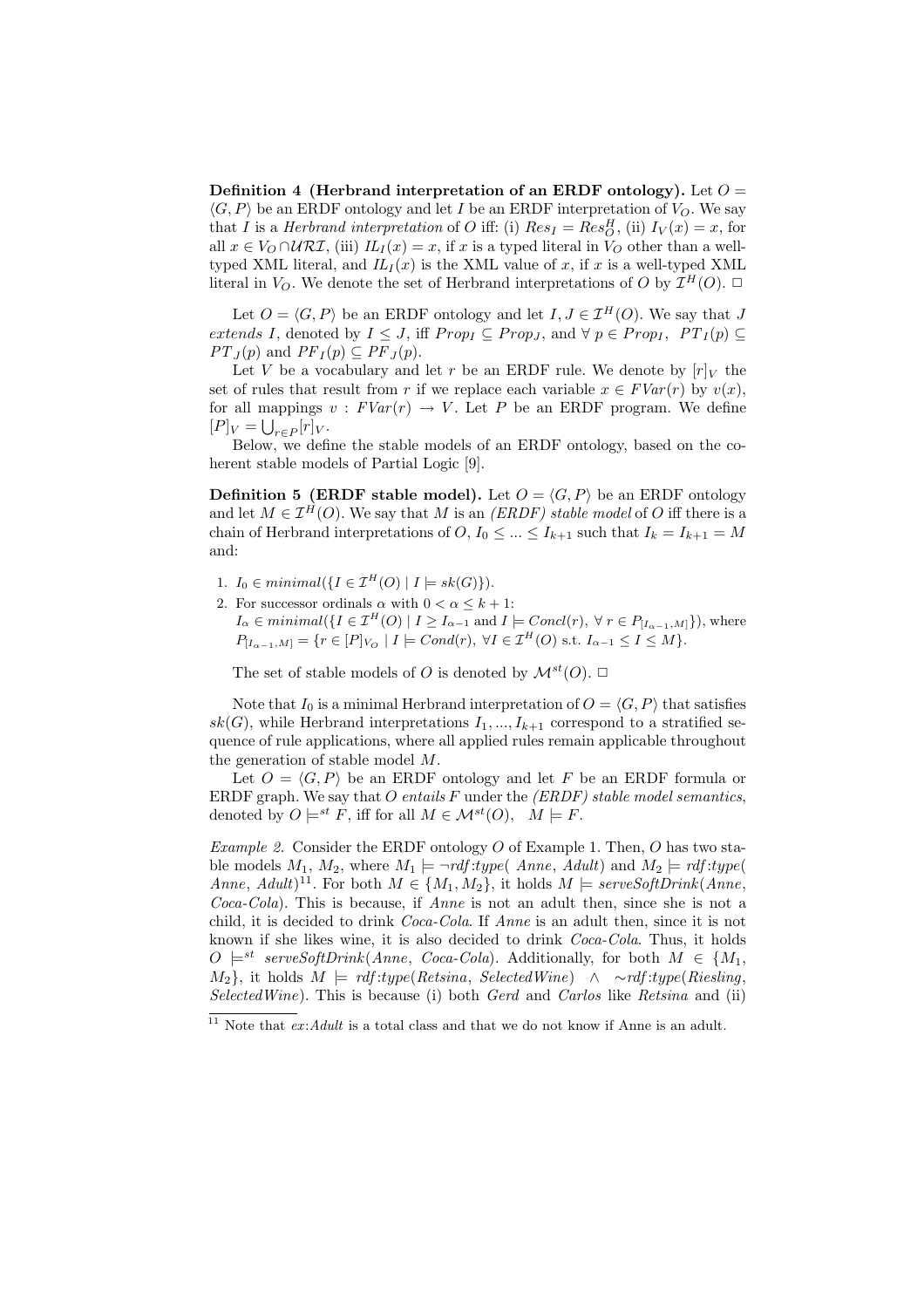*Carlos* likes *only Retsina*. Thus, it holds  $O \models^{st} rdf : type(Restsina, SelectedWine)$  $\wedge \sim rdf : type(Riesling, SelectedWire). \ \Box$ 

In [1], it is shown that stable model entailment conservatively extends RDFS entailment from RDF graphs to ERDF ontologies.

**Proposition 1.** Let  $G, G'$  be RDF graphs such that  $V_G \cap \mathcal{V}_{ERDF} = \emptyset$ ,  $V_{G'} \cap \mathcal{V}_{ERDF}$  $\mathcal{V}_{ERDF} = \emptyset$ , and  $V_{G'} \cap sk_G(Var(G)) = \emptyset$ . It holds:  $G \models^{RDFS} G'$  iff  $\langle G, \emptyset \rangle \models^{st} G'$ .

## 3 Undecidability of ERDF Stable Model Semantics leads to #n-Stable Model Semantics

Unfortunately, satisfiability and entailment under the ERDF stable model semantics are in general undecidable [1]. The proof of undecidability exploits a reduction from the *unbounded tiling problem*, whose existence of a solution is known to be undecidable [2]. Note that since each constraint  $false \leftarrow F$  that appears in an ERDF ontology O can be replaced by the rule  $\neg t \leftarrow F$ , where t is an RDF, RDFS, or ERDF axiomatic triple, the presence of constraints in O does not affect decidability.

Definition 6 (Simple, Objective ERDF ontology). An ERDF formula F is called *simple* if it has the form  $t_1 \wedge ... \wedge t_k \wedge \neg t_{k+1} \wedge ... \wedge \neg t_m$ , where each  $t_i$ ,  $i =$ 1, ..., m, is an ERDF triple. An ERDF program P is called *simple* if for all  $r \in P$ ,  $Cond(r)$  is a simple ERDF formula or *true*. An ERDF ontology  $O = \langle G, P \rangle$  is called *simple*, if P is a simple ERDF program. A simple ERDF ontology  $O$  (resp. ERDF program  $P$ ) is called *objective*, if no weak negation appears in  $O$  (resp.  $P$ ).  $\Box$ 

Reduction in [1] shows that ERDF stable model satisfiability and entailment remain undecidable, even if (i)  $O = \langle G, P \rangle$  is a simple ERDF ontology, (ii) the terms erdf:TotalClass and erdf:TotalProperty do not appear in O (i.e.,  $(V_G \cup$  $V_P$ ) ∩  $V_{ERDF} = \emptyset$ ), and (iii) the entailed formula has the form  $\exists \bar{x} F$ , where F is a simple ERDF formula and  $\bar{x}$  are the variables appearing in  $F$ . Moreover, we can prove by a reduction from the unbounded tiling problem [2] that even if  $O = \langle G, P \rangle$  is an objective ERDF ontology, entailment of a *general* ERDF formula  $F$  under the ERDF stable model semantics is still undecidable.

Let  $O$  be a *general* ERDF ontology. The source of undecidability of the ERDF stable model semantics of O is the fact that  $\mathcal{V}_{RDF}$  is infinite. Thus, the vocabulary of O is also infinite (note that  $\{rdf : i \mid i \geq 1\} \subseteq V_{RDF} \subseteq V_O$ ). In this Section, we slightly modify the definition of the ERDF stable model semantics, based on a redefinition of the vocabulary of an ERDF ontology, which now becomes finite. We call the modified semantics, the  $ERDF \#n-stable \ model$ semantics (for  $n \in I\!\!N$ ).

In order to define the ERDF  $\#n$ -stable model semantics, we need to modify several of the definitions on which the ERDF stable model semantics is based. Specifically: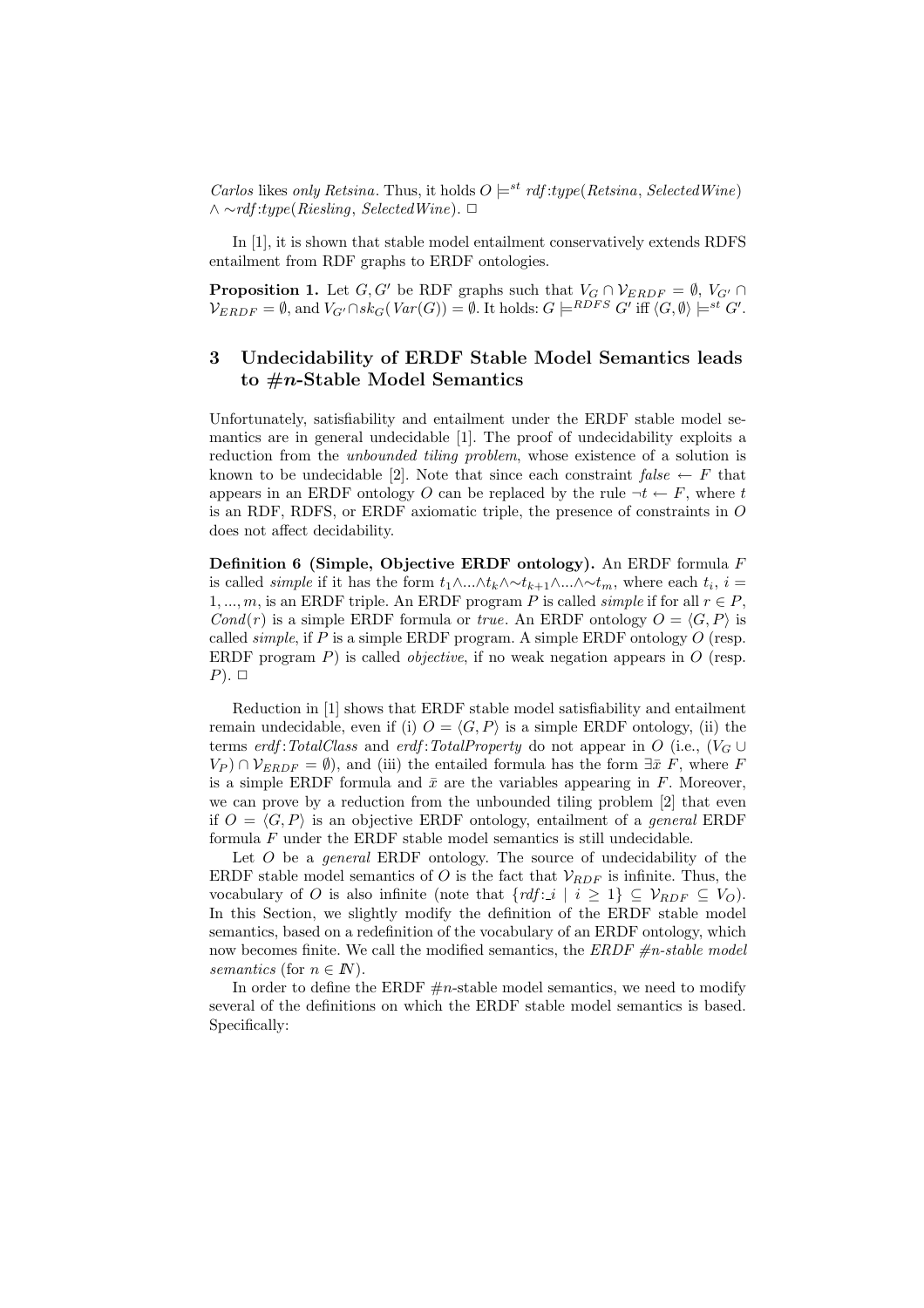- We define:  $\mathcal{V}_{RDF}^{\#n} = \mathcal{V}_{RDF} \{ rdf : i \mid i > n \}.$
- An ERDF  $\#n\text{-}interpretation$  is defined exactly as an ERDF interpretation in Def. 3 except that  $V_{RDF}$  is replaced by  $V_{RDF}^{\#n}$  and in semantic condition 16, only the RDF and RDFS axiomatic triples that contain  $\mathcal{U}\mathcal{R}\mathcal{I}$  references in  $\mathcal{V}_{RDF}^{\#n}$  are considered.
- − Let  $O = \langle G, P \rangle$  be an ERDF ontology. We define:  $V_O^{\#n} = V_O \{ rdf : i \mid i >$ *n*}, and  $Res_{O}^{H_{\#n}} = Res_{O}^{H} - \{ rdf : i \mid i > n \}.$
- Let  $O = \langle G, P \rangle$  be an ERDF ontology. An #n-Herbrand interpretation I of O is an ERDF #n-interpretation of  $V_Q^{\#n}$  such that: (i)  $Res_I = Res_O^{H_{\#n}}$ , (ii)  $I_V(x) = x$ , for all  $x \in V_O^{\#n} \cap \mathcal{URL}$ , (iii)  $IL_I(x) = x$ , if x is a typed literal in  $V_O^{\#n}$  other than a well-typed XML literal, and  $IL_I(x)$  is the XML value of x, if x is a well-typed XML literal in  $V_Q^{\#n}$ . We denote the set of  $\#n$ -Herbrand interpretations of O by  $\mathcal{I}^{H_{\#n}}(O)$ .
- Let  $O = \langle G, P \rangle$  be an ERDF ontology. An *(ERDF)* #n-stable model of O is defined as a stable model of O in Def. 5, except that  $\mathcal{I}^H(O)$  is replaced by  $\mathcal{I}^{H_{\#n}}(O)$  and  $V_O$  is replaced by  $V_O^{\#n}$ . The set of  $\#n$ -stable models of O is denoted by  $\mathcal{M}^{st_{\#n}}(O)$ .

Let  $O = \langle G, P \rangle$  be an ERDF ontology and let F be an ERDF formula or ERDF graph. Let  $n \in \mathbb{N}$ . We say that O entails F under the (ERDF)  $\#n\text{-stable}$ model semantics, denoted by  $O \models^{st_{\#n}} F$  iff for all  $M \in \mathcal{M}^{st_{\#n}}(O)$ ,  $M \models F$ .

Let  $O = \langle G, P \rangle$  be an ERDF ontology and let F be an ERDF formula. Let  $n \in \mathbb{N}$ . The *(ERDF)* #n-stable answers of F w.r.t. O are defined as follows<sup>12</sup>:

$$
Ans_{O}^{st_{\#n}}(F) = \begin{cases} \n\text{``yes''} & \text{if } FVar(F) = \emptyset \text{ and } \forall M \in \mathcal{M}^{st_{\#n}}(O) : M \models F \\
\text{``no''} & \text{if } FVar(F) = \emptyset \text{ and } \exists M \in \mathcal{M}^{st_{\#n}}(O) : M \not\models F \\
\{v : FVar(F) \to V_O^{\#n} \mid \forall M \in \mathcal{M}^{st_{\#n}}(O) : M \models v(F) \} \\
\text{if } FVar(F) \neq \emptyset\n\end{cases}
$$

Let  $O = \langle G, P \rangle$  be an ERDF ontology. We define: (i)  $n_O = 0$ , if  $(V_G \cup V_P) \cap$  $\{rdf : i \mid i \geq 1\} = \emptyset$ , and (ii)  $n_Q = max(\{i \in \mathbb{N} \mid rdf : i \in V_G \cup V_P\})$ , otherwise.

For example, if O is the ERDF ontology of Example 1 then  $n_Q = 0$ .

Proposition 2 below relates stable model entailment and  $\#n$ -stable model entailment. First, we provide a definition. Let  $F$  be an ERDF formula. We say that F is an ERDF d-formula iff (i) F is the disjunction of existentially quantified conjunctions of ERDF triples, and (ii)  $FVar(F) = \emptyset$ . For example, let  $F =$  $(\exists?x \; rdf: type(?x, \textit{Vertex}) \land rdf: type(?x, \textit{Red})) \ \lor (\exists?x \; rdf: type(?x, \textit{Vertex}) \land \neg rdf: type(?x, \textit{Red})$ ¬rdf :type(?x , Blue)). Then, F is an ERDF d-formula. It is easy to see that if G is an ERDF graph then  $formula(G)$  is an ERDF d-formula.

**Proposition 2.** Let  $O = \langle G, P \rangle$  be an objective ERDF ontology and let  $n \geq$  $max(n_O, 1)$ . Let  $F^d$  be an ERDF *d*-formula s.t.  $max({i \in N \mid rdf : i \in V_{F_d}}) \le$ *n*. It holds:  $O \models^{st} F^d$  iff  $O \models^{st_{\#n}} F^d$ .

<sup>&</sup>lt;sup>12</sup>  $v(F)$  results from F after replacing all the free variables x in F by  $v(x)$ .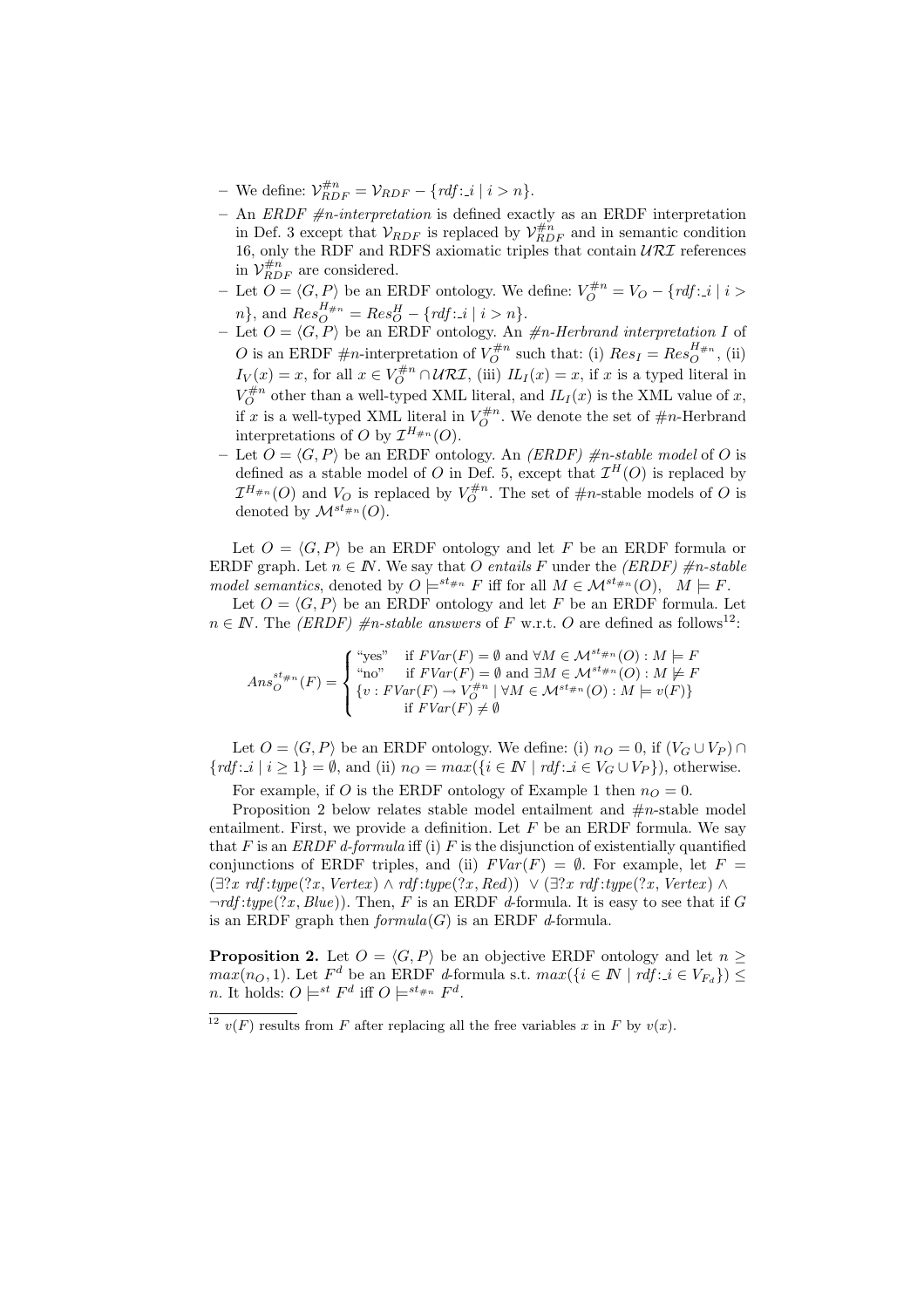Since  $V_O^{\#n}$  (for  $n \in \mathbb{N}$ ) is finite, query answering under the ERDF  $\#n$ -stable model semantics is decidable. Now, since satisfiability under the ERDF stable model semantics is in general undecidable, Proposition 2 does not hold in the case that  $O = \langle G, P \rangle$  is a general ERDF ontology. Moreover, Proposition 2 does not hold in the case that  $F$  is a general ERDF formula. For example, consider the ERDF graph  $G$ :

$$
G = \{ rdf: type(x, c1) \mid x \in \{c1, c2, id\} \cup \mathcal{V}_{RDF}^{\#0} \cup \mathcal{V}_{RDFS} \cup \mathcal{V}_{ERDF} \}
$$

Additionally, consider the ERDF program  $P = \{id(?x, ?x) \leftarrow true.\}$  and the ERDF formula  $F$  (which is not an ERDF  $d$ -formula):

 $F = \exists ?x, \exists ?y \sim rdf: type(?, c1) \land \sim rdf: type(?, c1) \land \sim id(?, ?y).$ 

Let  $O = \langle G, P \rangle$ . It holds,  $n_O = 0$ . Note that  $O \models^{st} F$ , while  $O \not\models^{st_{\#1}} F$ .

The following proposition is a direct consequence of Propositions 1 and 2, and shows that  $\#n$ -stable model entailment also extends RDFS entailment from RDF graphs to ERDF ontologies.

**Proposition 3.** Let  $G, G'$  be RDF graphs such that  $V_G \cap \mathcal{V}_{ERDF} = \emptyset$ ,  $V_{G'} \cap \mathcal{V}_{ERDF}$  $\mathcal{V}_{ERDF} = \emptyset$ , and  $V_{G'} \cap sk_G(Var(G)) = \emptyset$ . Let  $O = \langle G, \emptyset \rangle$  and  $n \geq max(n_O, 1)$ . If  $max({i \in N \mid rdf : i \in V_{G'}}) \le n$  then:  $G \models^{RDFS} G'$  iff  $O \models^{st_{\#n}} G'$ .

### 4 Complexity Results

In this section, we provide complexity results for (i) the ERDF  $\#n$ -stable model semantics on simple and objective ERDF ontologies, and (ii) the ERDF stable model semantics on objective ERDF ontologies. Additionally, for  $n \in \mathbb{N}$ , we show that the  $\#n$ -stable answers of a simple ERDF formula F w.r.t. a simple ERDF ontology  $O = \langle G, P \rangle$  can be computed through Answer Set Programming [7] on an extended logic program (ELP)  $\Pi_{\cal{O}}^{\#n}$  (not given here due to space limitations).

Let  $\Pi$  be an extended logic program (ELP) and let  $F$  be a query of the form  $L_1 \wedge ... \wedge L_k \wedge \neg L_{k+1} \wedge ... \wedge \neg L_m$ , where  $L_i, i = 1, ..., m$ , is an ELP literal. We will denote by  $Ans_{\Pi}^{AS}(F)$  the (skeptical) answers of F w.r.t.  $\Pi$  according to answer set semantics [7].

**Proposition 4.** Let  $O = \langle G, P \rangle$  be a simple ERDF ontology and let F be a simple ERDF formula. Let  $n \in \mathbb{N}$ . It exists an ELP  $\Pi_{\mathcal{O}}^{\#n}$  generated in polynomial time w.r.t. the size of O and n s.t.  $Ans_O^{st_{\#n}}(F) = Ans_{\Pi_{\mathcal{O}}^{\#n}}^{AS}(F')$ , where F' is the query that results after replacing each ERDF triple  $p(s, o)$  appearing in F by the ELP literal  $Holds(s, p, o)$ .

Based on Proposition 4 and complexity results for answer set semantics (see [5]), we can state the following Corollary.

**Corollary 1.** Let  $O = \langle G, P \rangle$  be a simple ERDF ontology and let F be an ERDF formula. Additionally, let v be (i) one of {"yes", "no"}, if  $FVar(F) = \emptyset$ , or (ii) a mapping  $v: FVar(F) \to V_O^{\#n}$ , if  $FVar(F) \neq \emptyset$ . Let  $n \in \mathbb{N}$ .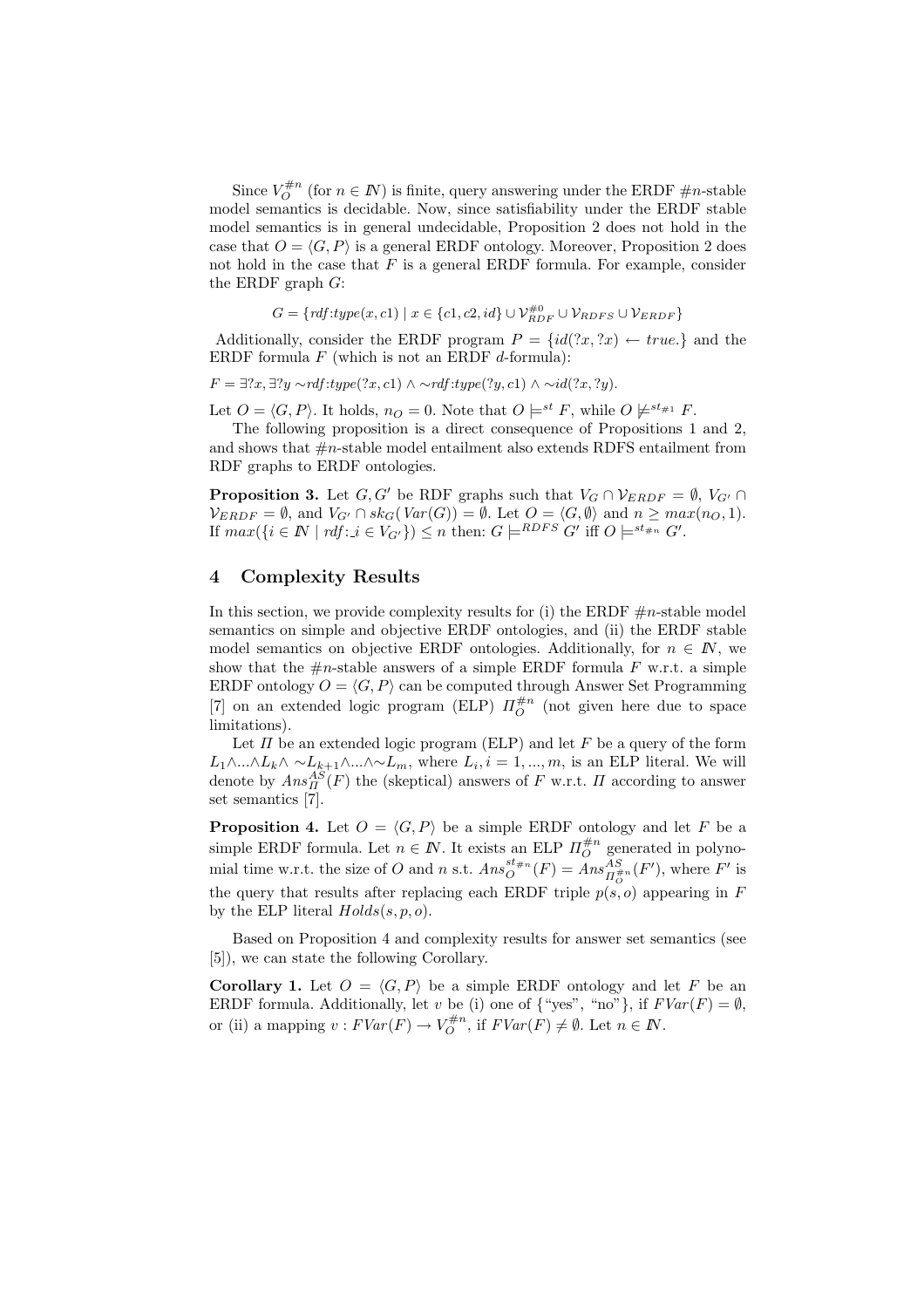- 1. The problem of establishing whether O has an  $\#n$ -stable model is NP-complete w.r.t. size of  $sk(G) \cup [P]_{V_Q^{\#n}}$ .
- 2. The problem of establishing whether  $v \in Ans_0^{st_{\#n}}(F)$  is co-NP-complete w.r.t. size of  $sk(G) \cup [P]_{V_Q^{\#n}}$ .

Below, we state complexity results for the  $\#n$ -stable model semantics of objective ERDF ontologies. We see that even though no weak negation appears in the rules of objective ERDF ontologies, complexity of reasoning w.r.t. simple ERDF ontologies remains the same. This is due to the ERDF metaclasses erdf: TotalClass and erdf: TotalProperty on the instances of which, the OWA applies.

**Proposition 5.** Let  $O = \langle G, P \rangle$  be an objective ERDF ontology. Let G' be an ERDF graph and let  $F$  be an ERDF formula. Additionally, let  $v$  be (i) one of {"yes", "no"}, if  $FVar(F) = \emptyset$ , or (ii) a mapping  $v : FVar(F) \to V_O^{\#n}$ , if  $FVar(F) \neq \emptyset$ . Let  $n \in \mathbb{N}$ .

- 1. The problem of establishing whether O has an  $\#n$ -stable model is NP-complete w.r.t. size of  $sk(G) \cup [P]_{V_Q^{\#n}}$ .
- 2. The problems of establishing whether: (i)  $O \models^{st_{\#n}} G'$  and (ii)  $O \models^{st_{\#n}} F$  are co-NP-complete w.r.t. size of  $sk(G) \cup [P]_{V_Q^{\#n}}$ .

The hardness part of the above complexity results can be proved by a reduction from the *Graph 3-Colorability* problem, which is a classical NP-complete problem.

Based on Proposition 2 and Proposition 5, it follows:

**Corollary 2.** Let  $O = \langle G, P \rangle$  be an objective ERDF ontology. Let G' be an ERDF graph and let  $F^d$  be an ERDF d-formula s.t.  $max({i \in N \mid rdf : i \in N}]$  $V_{\mathbf{X}}\}) \leq n_O$ , where  $\mathbf{X} \in \{G', F_d\}.$ 

- 1. The problem of establishing whether  $O$  has a stable model is NP-complete w.r.t. size of  $sk(G) \cup [P]_{V_{O}^{\#n}O}$ .
- 2. The problems of establishing whether: (i)  $O \models^{st} G'$  and (ii)  $O \models^{st} F^d$  are co-NP-complete w.r.t. size of  $sk(G) \cup [P]_{V_Q^{\#n}O}$ .

Yet, as mentioned in Section 3, satisfiability and entailment of *simple* (and of course, general) ERDF ontologies under the ERDF stable model semantics are undecidable.

### 5 Conclusions & Related Work

In this paper, we elaborated on the computability and complexity issues of the stable model semantics of ERDF ontologies. We show that decidability under this semantics cannot be achieved, unless ERDF ontologies of restricted syntax are considered. We propose the  $\#n-stable \ model \ semantics$  of ERDF ontologies